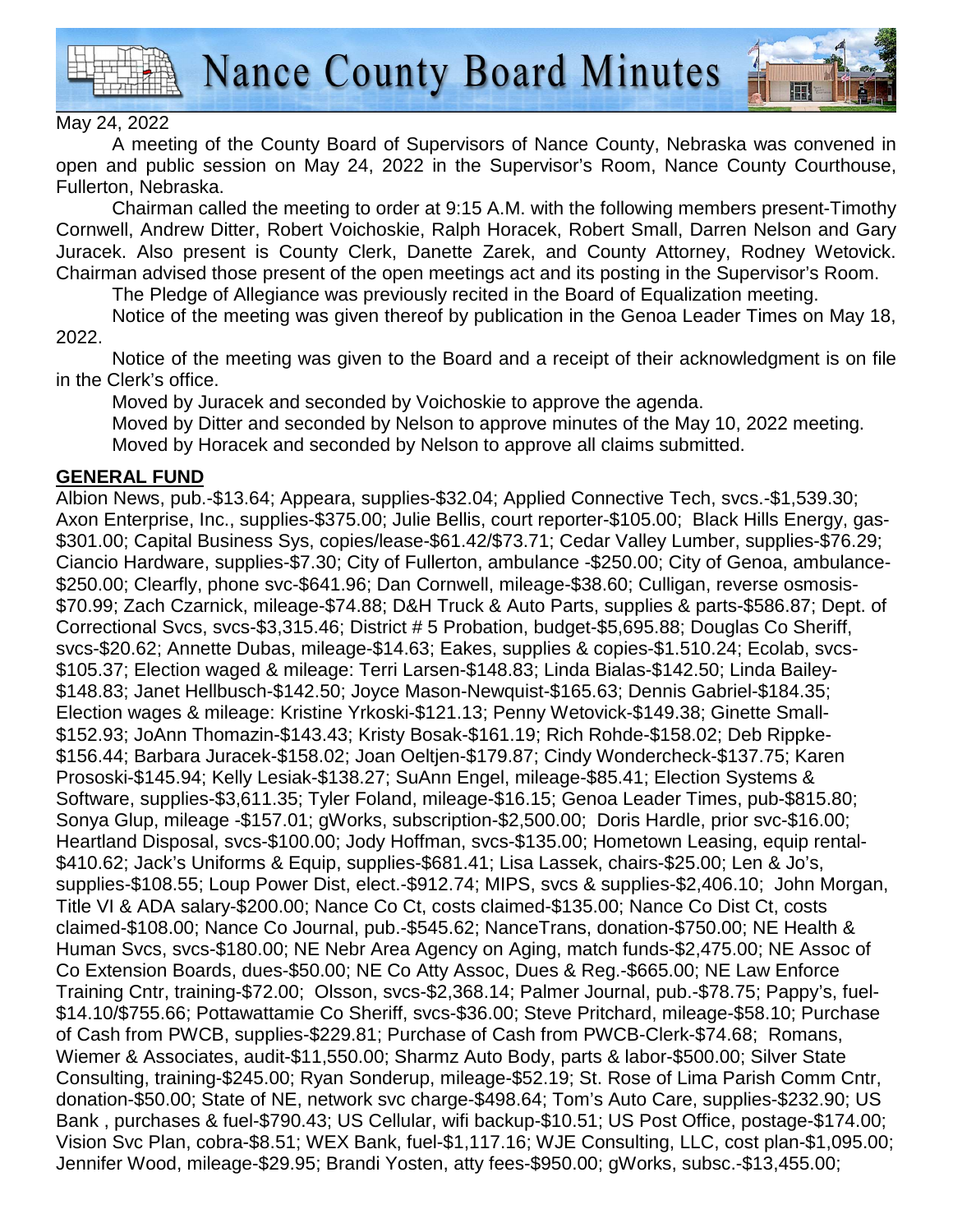



Helena Agri-ent., LLC, chemicals-\$8,740.00; Health Insurance-\$19,705.14; Retirement-\$2,394.25; Social Security-\$7,117.74; Disability-\$20.51; Life Insurance-\$32.78 First Concord-\$107.50;

### **ROAD FUND**

AKRS Equip Solutions, supplies-\$293.40; Appeara, supplies-\$102.48; Applied Connective Tech, svcs-\$30.60; Black Hills Energy, heating fuel-\$267.90; Capital One Trade Credit, tools & supplies- \$327.99; Casey's, fuel-\$971.70; Cedar Valley Lumber, supplies-\$55.49; Ciancio Hardware, parts & supplies-\$150.19; Clearfly, svcs-\$45.26; Cornhusker PPD, elec.-\$99.81; D&H Truck & Auto Parts, parts & supplies-\$845.77; Filter Care, parts-\$139.45; Front Runner Fab, Inc., parts & labor-\$4,882.00; Grainger, parts-\$1,823.67; Heartland Disposal, garbage svc-\$43.75; Hometown Leasing, equip- \$64.99; Kerford Limestone Co, gravel-\$5,012.28; Lawson Products, supplies & parts-\$303.52; Kevin Loseke, supplies-\$100.00; Loup Power District, electricity-\$375.96; Medical Enterprises, Inc., testing- \$120.00; Michael Todd & Co, Inc., parts-\$999.67; Midwest Svc & Sales, blades-\$7,891.32; MIPS, svcs-\$113.14; NE Machinery Co, parts & labor-\$9,455.42; Occupational Health Svcs, testing-\$81.00; Overhead Door Co of Columbus, parts & labor-\$2,603.73; Overland Sand and Gravel, gravel- \$594.50; Pappy's, fuel-\$12,842.36; Preferred Sand of Genoa, LLC, gravel-\$1,559.46; Platte Valley Comm, supplies-\$604.80; Prairie Creek Townshipr, road maint.-\$2,500.00; Reardon Lawn & Garden Equip, parts-\$34.99; Royston, Inc., parts-\$140.00; Scott Russell, clay-\$8,500.80; Sapp Brothers, fuel & supplies-\$15,196.80; Sempek Sand & Gravel, gravel-\$10,783.83; Tom's Auto Care, parts & labor- \$993.38; US Cellular, website-\$69.69; Verizon, phone-\$42.83; Verizon Connect NWF, phone- \$194.28; Village of Belgrade, water & sewer svc-\$30.00; Vontz Paving, Inc., gravel-\$6,212.32; Zee Medical, supplies-\$95.53; Health Insurance-\$12,345.78; Retirement-\$3,878.14; Social Security- \$4,628.98; Disability-\$13.62; Life Insurance-\$17.80 First Concord-\$70.00;

## **SINKING-ROAD EQUIPMENT FUND**

Caterpillar Financial Svcs Corp, Machinery-\$68,576.32

#### **VMP FLOW THROUGH FUND**

Loup Power, electricity-\$99.00;

### **DISASTER FUND**

Speece Lewis Engineers, Inc., svcs-\$920.00;

**COVID AMERICAN RESCUE PLAN FUND**

Nance County Journal, ad-\$97.50;

### **INHERITANCE TAX FUND**

Anthony Bernt, equip rental-\$762.50; Josh Coe, equip rental-\$762.50; First Concord, buy down- \$16,458.56; Mike Gonsior, supplies -\$100.00; Melissa Schock, student loan repayment grant- \$5.500.00;

# **911 EMERGENCY MANAGEMENT FUND**

Century Link, phone-\$99.39/\$125.69; Clearfly, 911-\$22.63; Frontier Citizens, phone-\$53.64; Great Plains Communication, phone-\$82.40; Loup Public Power, electricity-\$28.82;

### **BUILDING FUND**

Capitol City Electric, svcs-\$225.07; Hans Svcs, LLC, contract-\$1,322.50; Bosak Kaup Construction, LLC, supplies & labor-\$6,500.00;

### SALARY CLAIMS

| <b>GENERAL FUND</b> | \$43,540.77 |
|---------------------|-------------|
| ROAD FUND           | \$30,123.41 |

 The Board reviewed and approved the County Treasurer's Miscellaneous Receipts #22040001 through 22040061 in the amount of \$959,631.09 for the month of April, 2022.

The clerk read into record the following resolutions;

RESOLUTION #22-5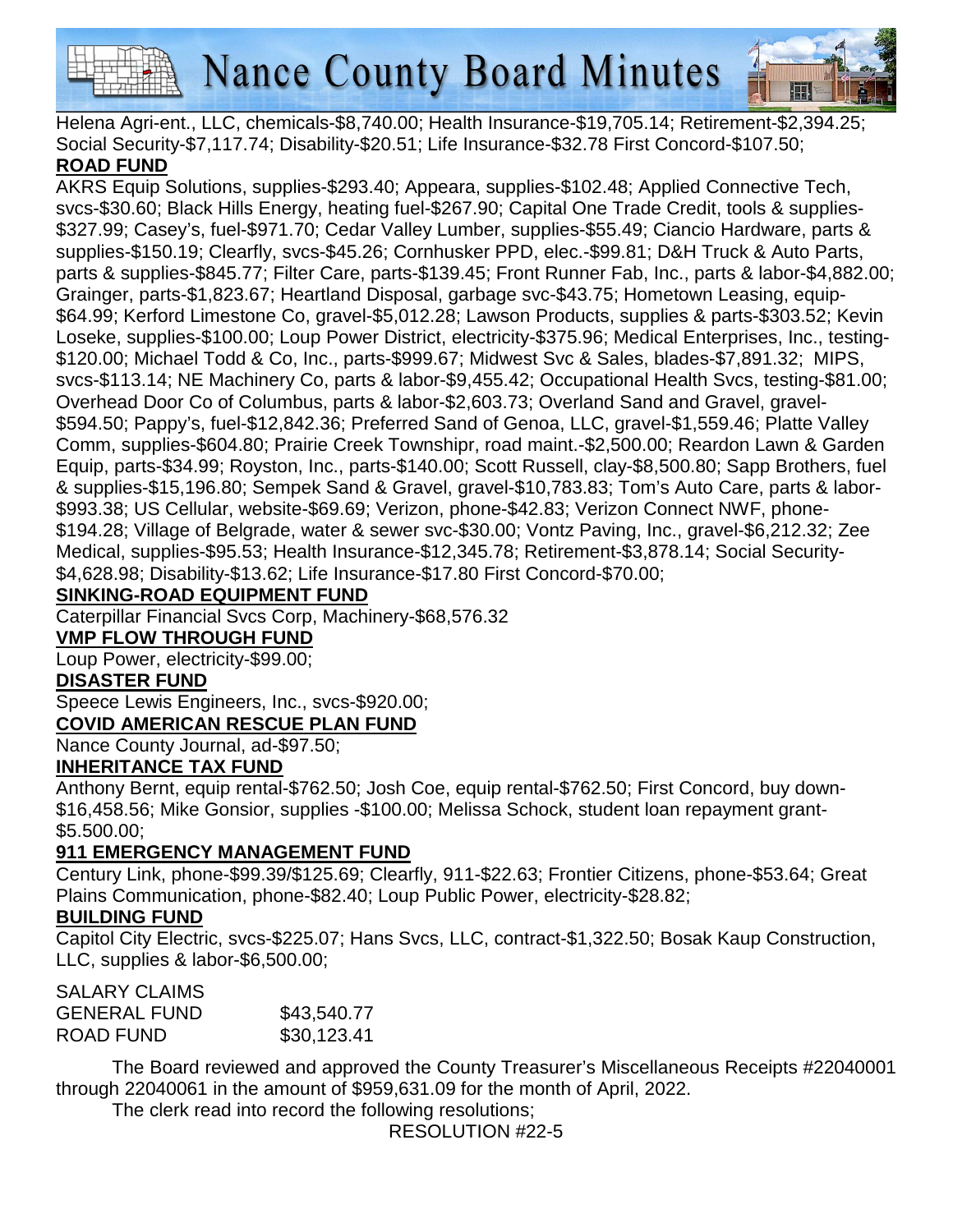

 BE IT RESOLVED BY THE NANCE COUNTY BOARD OF SUPERVISORS to authorize the Nance County Treasurer to make the following transfers in accordance with the adopted 2021-2022 budget: transfer \$100,000.00 from the miscellaneous general fund into the sinking-bridge fund. Moved by Juracek and seconded by Small to approve said resolution.

RESOLUTION #22-6

 BE IT RESOLVED BY THE NANCE COUNTY BOARD OF SUPERVISORS to authorize the County Treasurer to make the following transfer in accordance with the adopted 2021-2022 budget: transfer \$11,707.50 from the general fund to the disaster fund. Moved by Small and seconded by Nelson to approve said resolution. Moved by Small and seconded by Nelson to approve said resolution.

 Board reviewed newly pledged collateral #31418D4B5 in the amount of \$2,000,000.00. Moved by Ditter and seconded by Juracek that the pledged collateral has been reviewed and approved.

 Steve Pritchard, Extension Educator, came before the board for approval of Montana Bridger as the extension summer intern hire. He presented an agreement for the board's signature. Moved by Nelson and seconded by Small to approve the hire and sign the agreement.

 Tony Bernt, road foreman, gave updates in the road department. Also present is Road Foreman, Scott Russell. Bernt presented the board with two sets of specifications for the roof repairs on the road building. The original spec. included a single slope (from south to north). Second spec. is for a symmetrical gable. The board would like to solicit for bids on both specifications. Zarek asked if they wanted to include a project completion date in the ad. They would like the submitted bids to include an anticipated completion date. Zarek also asked the board if they wanted to open bids on June 14<sup>th</sup> or June 28<sup>th</sup>. They would like to open bids on the 14<sup>th</sup> – Bernt submitted interlocal agreements with the City of Genoa, the Village of Belgrade, and the counties of Platte, Merrick, Greeley, and Boone for mutual cooperation as to it relates to road maintenance within the jurisdiction of both entities. The board approved the agreements. Moved by Juracek and seconded by Nelson to sign said agreements. Bernt will meet with the cities, village & counties involved to acquire their signatures – Discussion held on the Belgrade West bridge project on Magnolia Road. The design & engineering are now complete. This bridge has been accepted for a bridge match with the State. The State will match 55%, up to \$400,000 on the cost of the bridge replacement. The cost of the bridge replacement could possibly run \$1.1 million. The board would like to get the process to let for bids on the August agenda. The board can always reject any and all bids if they feel it necessary – Utility permits for Great Plains Communications are discussed. The permits have been resubmitted to state that the fiber optic cable will be buried below the center of the county road as requested by the board. Moved by Ditter and seconded by Nelson to approve said utility permits for Great Plains Communications. Discussion was held regarding road work being done on S270th Avenue.

Ben Bakewell, County Sheriff is present.

Chairman opened ambulance bids. One bid from Danko Emergency Equipment Co in Snyder, NE is received. Present is Jeff Horn, sales representative. The bid for two identical ambulances is \$574,516.00. Moved by Juracek and seconded by Horacek to allocate \$200,000.00 of Nance County's SLFRF funds to each the City of Fullerton and the City of Genoa provided they accept the ambulance bid submitted by Danko Emergency Equipment Co.

Bids for various courthouse projects are received from B-D Construction of Columbus and Midwest Floor Covering, Inc. of Lincoln, Koziol Painting of Albion and Wonder Woman Painting. Bids from B-D Construction included a bid of \$128,400.00 for the courthouse ceiling replacement; a bid of \$19,400.00 to paint the hallways; a bid of \$34,625.00 to install a chair rail along the hallway corridors; and a bid of \$84,785.00 to totally remodel both public men's and women's restrooms in the courthouse. Bids from Midwest Floor Covering, Inc. included a bid of \$69,921.00 to replace all flooring in the courthouse offices and hallways; If the county would like the work done after hours, there would be an additional cost of \$11,837.00; optional bid of \$21,813.00 to install flooring in the